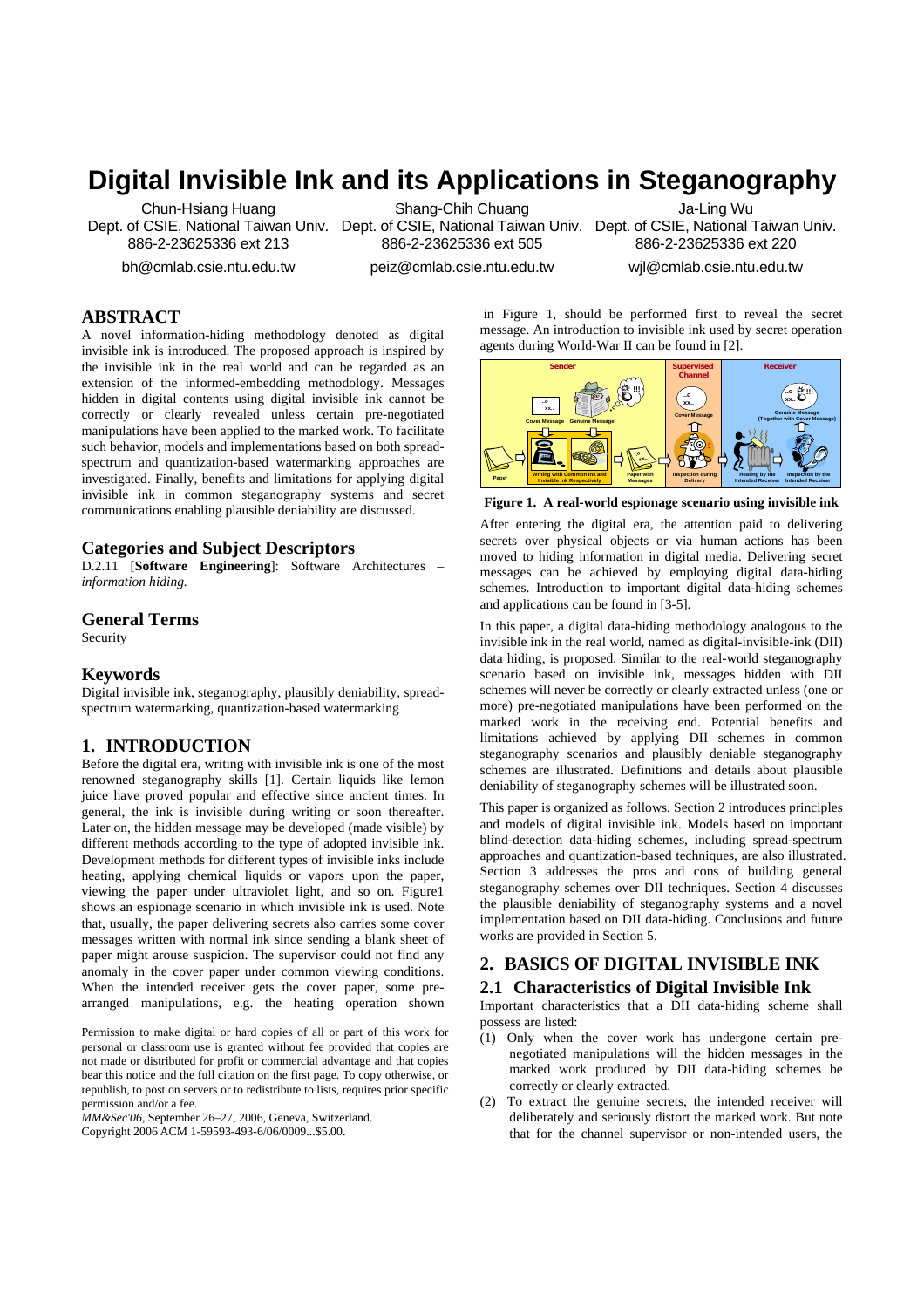marked work is still perceptually similar to the original cover work.

(3) In certain applications of DII, the payloads extracted by the intended receiver will consist of both a cover message and a genuine message. The intended receiver can easily distinguish between the cover message and the genuine message.

To facilitate the characteristics listed above, DII models based on both blind-detection spread-spectrum watermarking schemes and quantization-based methods are illustrated in sections 2.2 and 2.3.

# **2.2 DII Models Based on Blind-Detection Spread-Spectrum Schemes**

Spread-spectrum watermarking techniques, e.g. those introduced in [6, 7], are correlation-based schemes. The process of embedding one payload bit using spread-spectrum schemes can be formulated as:

$$
c_{wn} = c_o + n + a \cdot b \cdot w \tag{1}
$$

where  $c<sub>o</sub>$  is the original cover work,  $c<sub>wn</sub>$  is the distorted and marked work, *n* is the additive noise caused by malicious attacks or media processing. *b* is the payload bit represented as *1* or *-1*, *a* is the weighting factor deciding the embedding energy of watermark signals (which can be determined according to perceptual models or specific embedding rules), and *w* is the predefined watermark vector (often a pseudo-random chip sequence in common spread-spectrum schemes).

In order to identify whether the suspected work  $c_s$  has been marked, the correlation value between  $c_s$  and  $w$  is calculated. If the correlation value is larger than a positive threshold value  $T$ ,  $c_s$ can be regarded as hidden with a payload bit of 1 (i.e., *b=1*). On the contrary, if the correlation value is less than a negative threshold value  $-T$ , it means that  $c_s$  is carrying a payload bit of -1.

Figure 2(a) shows the geometric model illustrating the prescribed embedding/detection processes.  $c_{wn}$ ,  $c_o$ , *n* and *w* are often regarded as vectors in a multi-dimensional hyperspace. With adequately normalized *w*, the obtained correlation value is in fact the projection of  $c_s$  in the direction of  $w$ .

In an informed-embedding case, i.e. assume the effects of the cover work *co* and *n* are known, the weighting factor *a* can be adjusted to guarantee a successful detection such that:

$$
w \cdot c_o + w \cdot n + a \cdot w^2 > T + D \tag{2}
$$

where *D* is a guaranteed amount over the threshold value *T*. Figure 2(b) demonstrates this situation. Note that though the noise vector *n* is directly connected to  $c<sub>o</sub>$  in Figure 2(b) and subsequent figures, such a representation is purely for the ease of illustration. Operations causing distortions are actually performed on the marked work, rather than on the cover work directly.

In general-purpose watermarking applications, exactly grasping all kinds of possible attacks is far from reality. However, it is a different story in steganography applications since all possible distortions are predictable or even controllable. If both the hostinterference caused by  $c<sub>o</sub>$  and the distortion due to the senderimposed lossy compression (simulated by *n*) are predictable, detection results can be fully controlled. The DII data-hiding schemes proposed in this paper are in fact extensions of such an informed-embedding methodology. In the following discussions

about DII spread-spectrum scheme, an informed-embedding model incorporating with an additional noise vector *k* due to prenegotiated manipulations will be introduced, and some constraints on this system model will be exploited to facilitate the invisibleink specific behavior. Without loss of generality, the noise denoted by *n* will be omitted in the following discussions.



**Figure 2. Geometric models of spread-spectrum watermarking: (a) the general case and (b) the informedembedding case** 

In a DII data-hiding scheme, the most essential principle is that the existence of a noise *k* caused by certain pre-negotiated manipulations is necessary for the successful detection of the payload bit, as illustrated in Figure 3. In Figure 3(a), a detection result of  $b=1$  is guaranteed by employing informed-embedding approach similar to Eqn. (2). The only difference is that, now, the effect of *k* is considered instead of *n*. If *k* is not applied to the marked content, as the case shown in Figure 3(b), a different embedding result (*b=-1*) will be obtained.

When performing general spread-spectrum watermark embedding and detection, the desired situation illustrated in Figure 3 does not always occur. According to the aforementioned geometric model, some requirements must be satisfied. First, the angle between the noise k and the watermark vector *w* must be within the range of [90 $^{\circ}$ , -90 $^{\circ}$ ]. In other words, the noise vector *k* must contribute positively to the extraction result. Furthermore, the magnitude that the vector  $k$  projects on the direction of w, denoted as  $E$  in Figure 3(a), must be larger than the guaranteed amount *D* over the detection threshold *T*. That is, *k* must contribute significantly to the detection result. If the two requirements are not satisfied, the DII data hiding scheme "fails" (i.e. the extracted payload bit is the same no matter whether the pre-negotiated manipulations are applied to the marked work or not).



**Figure 3. In a DII scheme, detection results rely on whether pre-negotiate manipulations exist (a) or not (b).** 

# **2.3 DII Models Based on Quantization Watermarking Schemes**

Quantization watermarking, as introduced in [8, 9], is another important class of blind-detection data-hiding schemes. In quantization watermarking methods, payload bits are embedded by quantizing components of the cover work according to some predefined quantizer. Without loss of generality, As shown in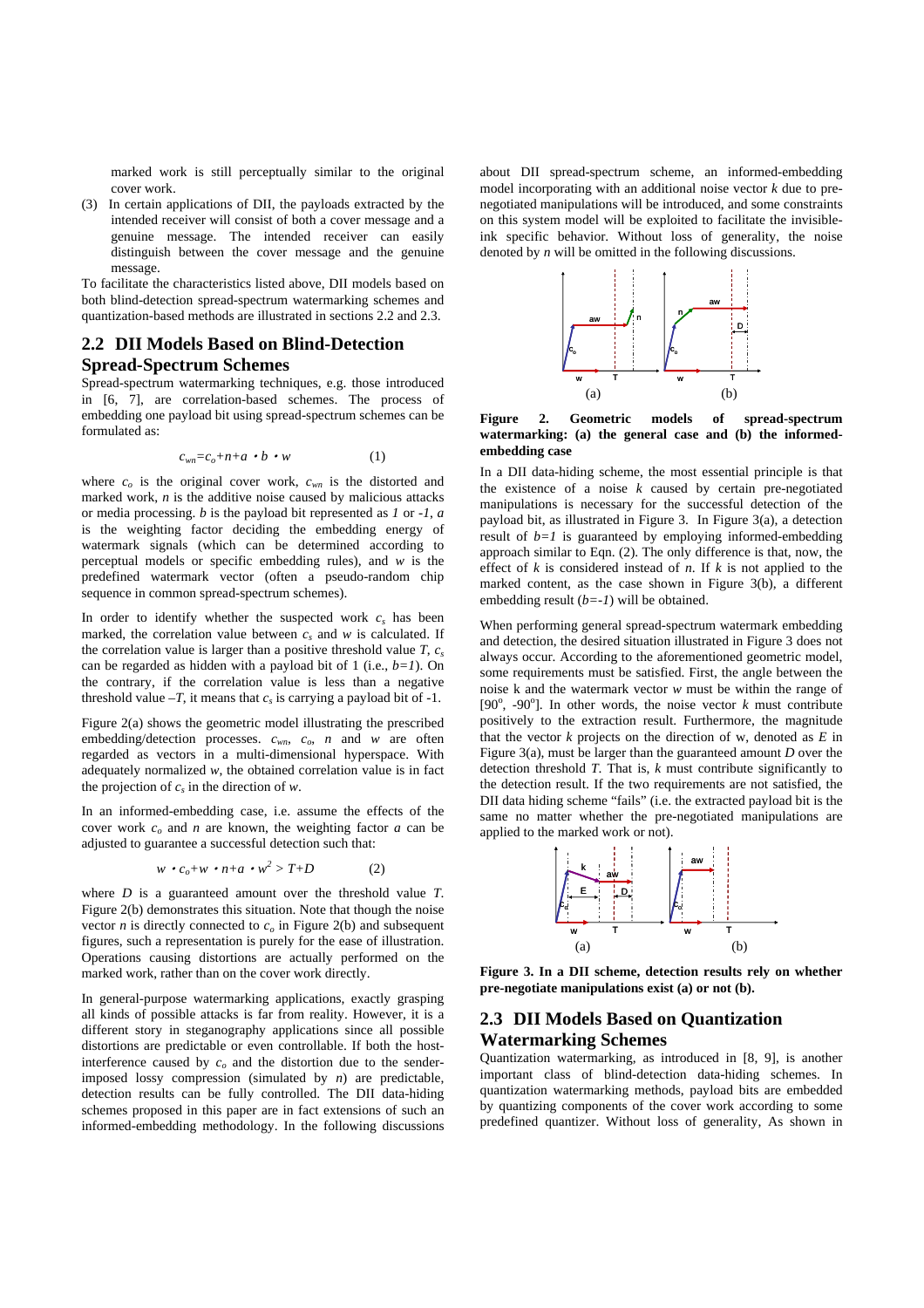Figure 4(a), a chosen component of the cover work  $c_0$  will be quantized to a reconstruction point larger  $(R_P)$  or smaller  $(R_N)$ than the predefined decision threshold *T*, depending on whether the watermark bit is positive  $(b=1)$  or negative  $(b=-1)$ . During payload extraction, whether a watermark bit is 1 or -1 can be easily read out by comparing corresponding component of the marked work with the decision threshold *T*. Note that the quantization step represented as  $(D_P + D_N)$  is often determined by human perceptual models in order to satisfy the fidelity requirement or even key-dependent for the concerns in system security. For the ease of illustration, we only discuss the simplest case where a watermark bit *b* is embedded using a non-uniform single-bit quantizer. However, the DII principles can be applied to more generalized schemes with careful adjustments.



**Figure 4. (a) Watermarking using a single-bit quantizer. (b) The DII-based scheme where the case of** *b=-1***, is illustrated.** 

Figure 4(b) illustrates the model of DII data hiding schemes based on single-bit quantization watermarking. The original watermarking procedures are modified to satisfy the essential principle of DII data hiding – applying specific manipulations to the marked work is necessary for the successful detection of payload bits. Assume that the current payload bit b is -1. Since the extractor must output a different extraction result (as if  $b=1$ ) as long as the required media manipulation is not performed,  $c<sub>o</sub>$  shall be firstly quantized to the wrong reconstruction point  $(R<sub>P</sub>)$ . Then, the required manipulation must distort the marked work along the direction from the wrong reconstruction point to the correct one. This is the corresponding positive-contribution requirement of quantization-based DII data-hiding scheme. Furthermore, since the manipulated content should indicate the intended extraction result (i.e.,  $b=-1$ ), the magnitude of distortion caused by the manipulation on the quantized value, represented as *E* in Figure 4(b), must be larger than *DP*. This is the significant contribution requirement of DII quantization data hiding. Similarly, the case of embedding *b=1* can be easily worked out.

# **3. GENERAL STEGANOGRAPHY SYSTEMS BASED ON DII**

The most straightforward application of DII is building steganography systems upon it, as shown in Figure 5. The most apparent characteristic of a DII-based steganography system is the existence of pre-negotiated manipulations in the receiving end. Here we assume that the manipulations are provided by common media-processing tools available in the receiver's environment to avoid deploying additional steganography-related modules. .



**Figure 5. Architecture of a DII-based steganography system** 

The prescribed DII spread-spectrum model is utilized to implement this steganography system. Here, an iterative informed-embedding process, as demonstrated in Figure 6, is employed. More specifically, the weighting factor of each payload bit, denoted as *a* in Eqn. (1), is now gradually increased until the corresponding payload bit can be extracted after the marked work underwent the pre-negotiated manipulations. Throughout all the iterations, the extraction result for each embedded payload bit against the pre-negotiated attacks will be checked, but the marked work being delivered at last is not actually distorted. As long as a certain payload bit is successfully embedded, the increase of the weighting factor corresponding to that payload bit stops. The iterative process stops when all payload bits can be successfully extracted against the prenegotiated manipulation, i.e. the minimal watermarking energy required to facilitate a 100% extraction against the pre-negotiated attacks have been determined. Since the interval of the progressive increase is small and the increase for each payload bit stops immediately when the corresponding payload bit is successfully embedded, the amount of correlation value over the detection threshold, denoted as *D* in the prescribed DII spreadspectrum watermarking model, will be small. In other words, all the payload bits are embedded weakly, but all of them can be extracted when the pre-negotiated manipulations are performed on the marked work before extraction is performed.



**Figure 6. The iterative informed-embedding scheme for the DII spread-spectrum data-hiding system** 

Does this iterative informed-embedding scheme satisfy the two requirements of DII spread-spectrum data hiding? For the positive-contribution requirement, since the predefined watermark vector is pseudo-randomly distributed, there are always payload bits whose corresponding angle between the noise resulting from the pre-negotiated manipulations and the predefined watermark sequence lies within the range of  $[90^\circ, -90^\circ]$ . On the contrary, it also means that the first condition is only satisfied in a relaxed manner since this condition does not hold for all payload bits. As for the second condition, since the iterative watermarking approach produces weakly embedded works, the magnitude of correlation value over the detection threshold (denoted as *D*) is consequently small. Therefore, as long as the pre-negotiated manipulations cause significant distortions along the direction of watermark vector, the second condition can be satisfied.

However, since the noise vector tends to be near-orthogonal to the pseudo-randomly distributed watermark vector, the projection of the noise vector in the direction of watermark vector may be insignificant for most payload bits. These deficiencies inherently impose a limit on the types of payload bits – index values indicating reference messages or pointing to certain hash items will be more adequate for this implementation than humanrecognizable patterns. This is because, when an attacker successfully figures out media manipulations close to the prenegotiated one and performs them to the marked work before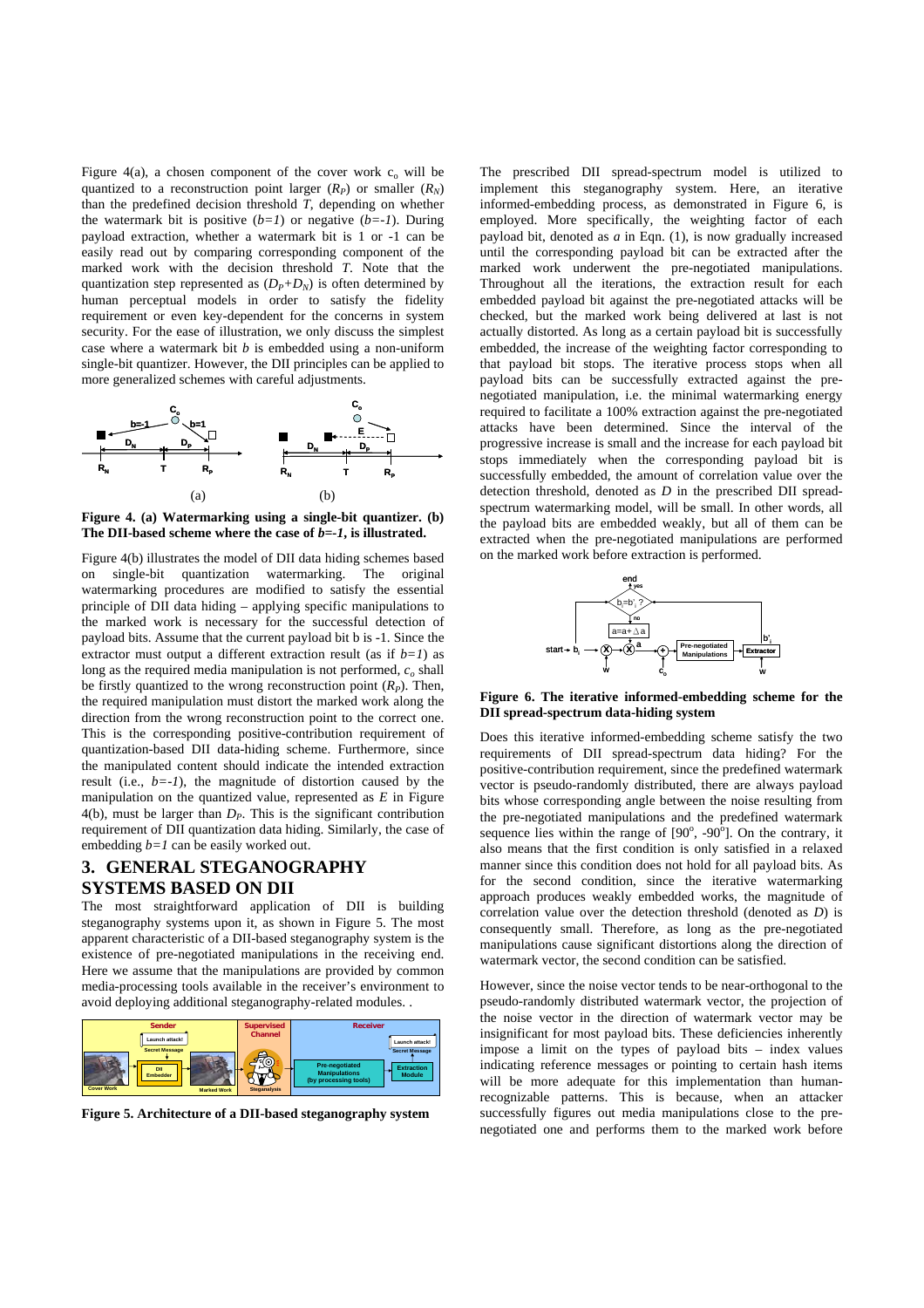extraction, a message not exactly the same as the genuine one but very similar to it may be extracted. Such a message represents subtly different semantic meanings when the payload bits indicate uncorrelated index values, but it will reveal significant information that the genuine message contains when the payload bits represent recognizable patterns. Fortunately, it is not very easy for an attacker to guess out the exact combination of manipulations since the key space is moderately large. Exploitations about the size of key space formed by potential manipulations will be given soon.

Figure 7 shows the extraction results using the 512x512 Lena image and a 250-bit message. Each payload bit is hidden with a pseudo-random chip sequence of 100 bits. The interval Δ*a* used to iteratively adjust the weighting factor of watermarks is set to 0.1, and the finally embedded image has a PSNR value of 39.20 dB. Significant pre-negotiated distortions, including histogram equalization, blurring using 7x7 filters and JPEG compression with quality factor being set to 20, are applied in turn on the marked work based on the prescribed informed-embedding scheme. As we expected, only the payloads hidden in the marked image compressed with exactly the same manipulations can be extracted.



**Figure 7. Extraction results for the DII spread-spectrum datahiding system where the pre-negotiated manipulations consist of histogram equalization, blurring and significant JPEG compression (Q=20) in turn. (a) and (b) show extraction results for cases where histogram equalization and blurring are missing respectively. (c) is the extraction results after performing all the three manipulations, but the order is wrong. (d) is the extraction result when all the three manipulations are performed in correct order.** 

The major advantage of DII-based steganography system over existing security solutions lies in that: the genuine meaning of the hidden message can be protected without deploying additional security-related modules like ciphers or authentication modules. Therefore, when the supervisor detects the secret communication, even the watermark extractor is available to him; the genuine message is still safe from being interpretation. The supervisor has no clues about how to extract the real message. On the contrary, the existence of cipher modules or prompts for password/key input required for the protection of delivered messages in conventional schemes will surely lead to further cryptanalysis attack.

Though the prescribed advantage is of practical values, modern security analysis assumes that the attacker understands the methods to hide and protect the message. In other words, the entire security of a particular method must lie in the selection of keys and not in proprietary nature of adopted methods. From this viewpoint, the involved pre-negotiated manipulations can be viewed as a key in a large key space. For example, assume that there are *m* possible manipulations provided by a common content processing tool and each type of manipulations has  $n_i$  ( $1 \leq i \leq m$ ) adjustable parameter settings. If only  $k$  manipulations  $(k < m)$  are adopted to form an extraction key due to the convenience of human memorization or key management, the total number of keys in the key space formed by the combination of all possible manipulations will be  $(m! \cdot \prod n_i)$ . If the attacker successfully

figures out the value of *k*, an exhaustive attack will require *(*  $P_k^m \cdot \prod_k n_i$  ) operations. In a conservative hypothesis where

*m=20*, *k=5* and *ni=(1000, 100, 10, 10, 1)*, the expected cost of an exhaustive search will need about  $2^{43}$  trials. That is, moderate security of the delivered message can be provided without installing any additional security-specific modules. Note that there many existing media operations whose parameters are realvalued and may lead to tremendous key spaces.

However, the proposed DII spread-spectrum implementation of steganography system still suffers from other drawbacks. In additional to the inherent deficiencies mentioned above, due to the pseudo-randomness of spread-spectrum schemes, the extraction result corresponding to each payload bit cannot be controlled at will. Furthermore, due to the weak-embedding nature, the scheme fails when the supervisor introduces slight modifications to the received works. Finally, the iterative embedding procedure is always time consuming.

# **4. THE DII-BASED PLAUSIBLY DENIABLE STEGANOGRAPHY SYSTEM**

When compared with the spread-spectrum counterpart, quantization-based DII data-hiding model is relatively powerful. If the embedding domain and the pre-negotiated manipulations are chosen adequately, the extraction result corresponding to each payload bit against pre-negotiated manipulations can be accurately controlled. Furthermore, since the payload bits need not to be weakly embedded, robustness against slight distortions made by the supervisor can be provided. In order to demonstrate the strength of quantization-based DII data hiding, a plausibly deniable steganography system is illustrated.

In the literature of steganography, plausible deniability means the capability to deliver some genuine message under the cover of other innocuous messages. When the presence of hidden information is detected and the sender of the cover medium is forced to reveal the secret communication, he can simply turn over another innocuous message and claim that no other information is hidden. Plausible deniability is often achieved by hiding multiple messages into non-overlapping components of the carrier medium. And at the receiving end, receiving keys determine the message that will be extracted. Here, a novel steganography system enabling plausible deniability based on DII quantization watermarking is proposed.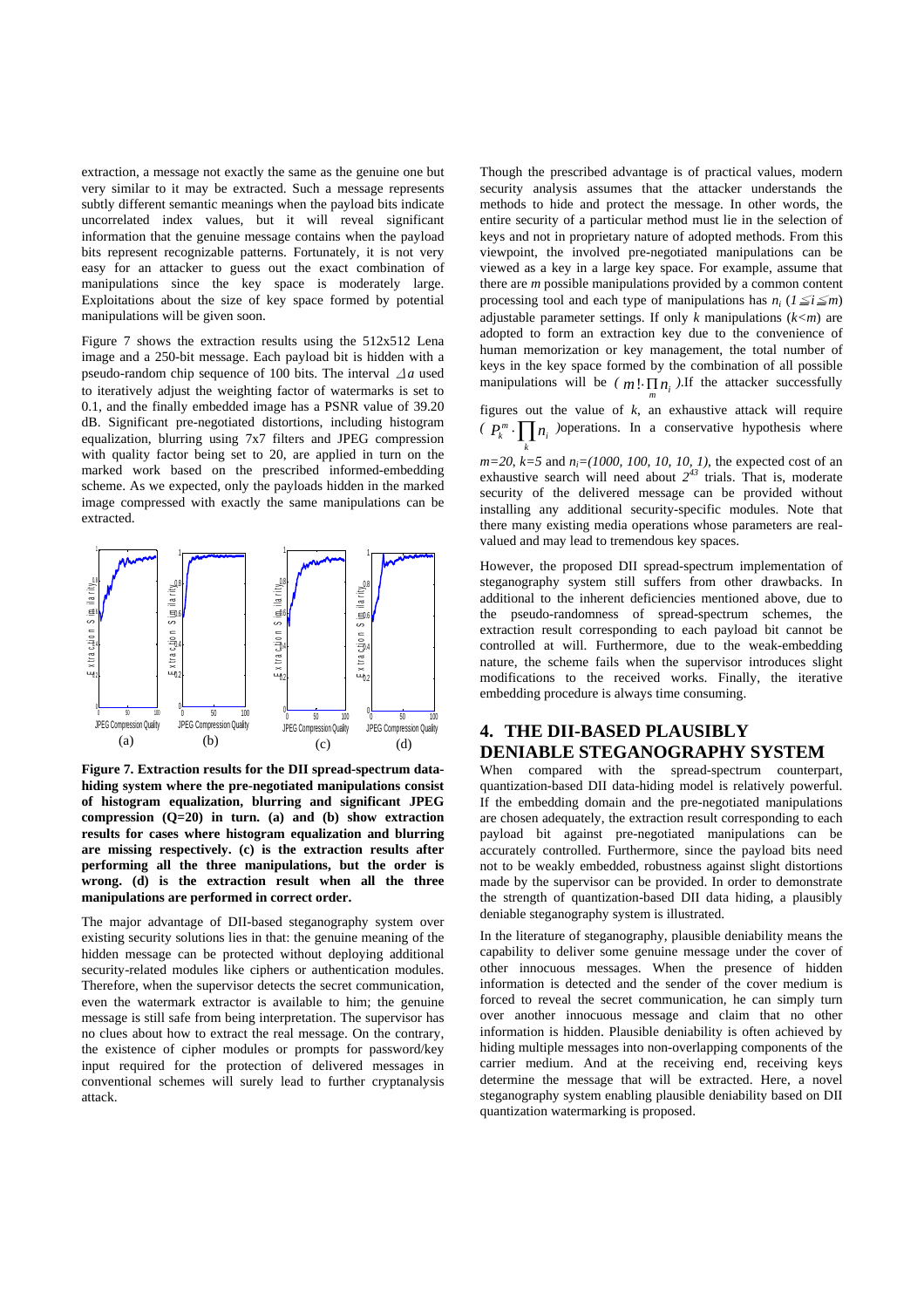Now, additional to the genuine message being embedded with the DII embedder, another cover message is also embedded into the cover work using a common embedding module. Note that the same extraction module is assumed to be available to both the channel supervisor and the receiver, and the sender of marked work may willingly announce the algorithm details of the cover data-hiding scheme and the existence of the cover message. Therefore, when steganalysis tools employed by the channel supervisor detects that the marked work carries certain information, the cover message will be readily extracted in order to hide the very existence of the genuine message. However, after the receiver performs the pre-negotiated manipulations on the received marked work, the genuine message will be extracted together with the cover message. The scheme shown in Figure 8(a) is in fact an analogy to the real-world steganography scenario shown in Figure 1. Figure 8(b) is another variant where identical copies of a marked work will be distributed. For example, DVD marked with DRM-related messages or supplemental metadata naturally fits this type. In this case, security-threatening messages can be distributed under the cover of legal messages and being intercepted by more than one intended receivers simultaneously.



**Figure 8. Architectures of (a) a typical plausibly deniable steganography system and (b) the system where multiple copies of marked works may be distributed simultaneously** 

Different from the spread-spectrum scheme, the payload bits now form semantically meaningful patterns. Figure 9 shows some sample watermark images consisting of both cover messages and genuine messages. Cover messages are represented as black pixels in each figure and the genuine one are shown in red. In Figure 9(a), the semantic meaning of the watermark image (originally a sun pattern) changes (now a flower) after the genuine message is revealed. Fig 9(b) illustrates the danger that an illegal message (the formula of MDMA, an addictive drug) may be disguised as an insensitive message (the formula of Methamphetamine, a valueless chemical compound). Figure 9(c) demonstrates that the extraction of genuine message may eliminate unnecessary information so that a meaningful message (indicating a time/location pair in this case) can be revealed out of seemingly random patterns. To the extreme, the cover watermark may be a null pattern and all information capacity is reserved for the genuine watermark, such as the one shown in Figure 9(d).

Figure 10 illustrates details of the corresponding implementation. Assume that during the process of payload extraction, if the value being read out is less than the detection threshold, a black pixel will be displayed. Otherwise, a white pixel is shown. Payload bits representing the cover message and white spaces in the watermark

are embedded with a normal quantization watermarking scheme. As for payload bits indicating the genuine message, the effect caused by some pre-negotiated manipulation, denoted as *E*, is considered in the embedding module. To be more specific, different versions of marked works are generated based on iteratively-increasing *D* values for all payload bits and the same pre-negotiated manipulations are applied on the marked work to test what the extraction results are. The value of *D* for individual payload bit will be set as the maximal value that the prenegotiated manipulation will "flip" the extracted pixel from white to black – i.e. the desired invisible-ink like behavior.



**Figure 9. Examples of watermark patterns consisting of both cover messages and genuine messages** 



**Figure 10. The quantization-based DII model facilitating the plausibly deniable steganography system** 

Both the cover message and the genuine message are embedded by altering the AC coefficients in the DCT blocks of the test images. According to the analysis provided by [10], common image manipulations can be classified into two classes: the first class reduces the magnitudes of AC coefficients and the latter one increases the magnitudes of AC coefficients. Operations like JPEG compression or blurring belongs to the first class while edge enhancements and adding noises are classified as the latter one. In this experiment, JPEG compression of certain quality setting is chosen to be the pre-negotiated attack. The value of the quantized and scaled DC coefficient in each block is chosen to be the detection threshold due to the invariance of its magnitude against most image manipulations. For the ease of implementation, the cover messages are embedded by modifying corresponding AC coefficients to a fixed value smaller than the detection threshold. The reconstruction points for pixels representing genuine messages are determined by the prescribed iterative informed-embedding procedure, denoted as *T+D*. The reconstruction points for pixels in the white space are set as *T+D+* $\Delta$ , where  $\Delta$  is a small value ( $\Delta = 4$  in the following experiments) to facilitate the desired phenomenon that the whole watermark image will be totally black when the attack performed by an attacker is stronger than the pre-negotiated attack.

Figure 11 shows the extraction results using the 128x128 binary watermark images shown in Figures 9(c) and 9(d) respectively. The watermarks are embedded into the 512x512 Lena image. According to the dimension ratio between watermarks and cover works, 4 watermark bits will be embedded into each 8x8 DCT block by altering 4 predefined AC coefficients. Both statistical and visual extraction results obtained from different versions of the marked image created by applying different degrees of JPEG compression (quality factors ranging from 99 to 1) are illustrated. As expected, messages indicating the time/location information